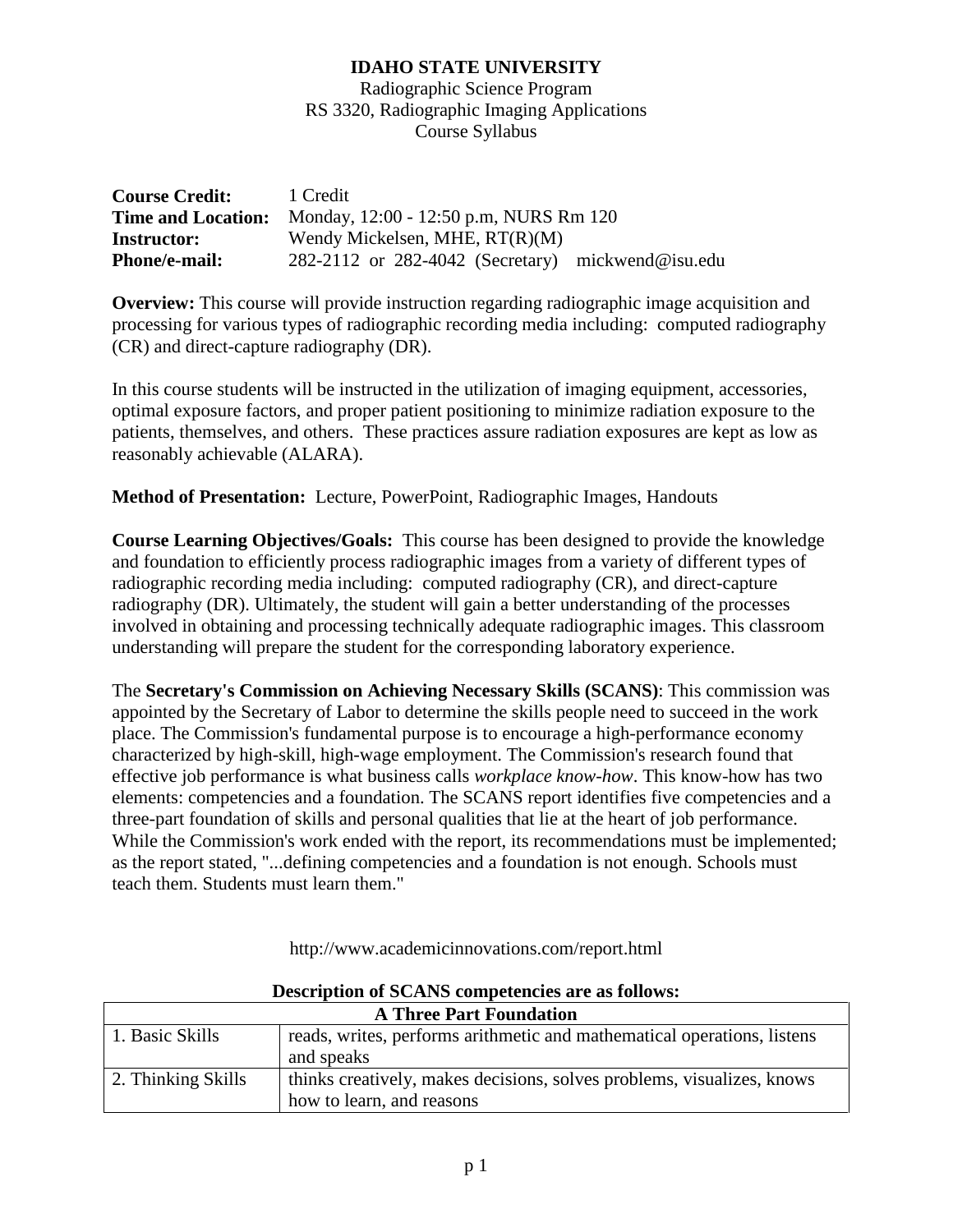### Radiographic Science Program RS 3320, Radiographic Imaging Applications Course Syllabus

| 3. Personal Qualities        | displays responsibility, self-esteem, sociability, self-management, and |  |  |  |
|------------------------------|-------------------------------------------------------------------------|--|--|--|
|                              | integrity and honesty                                                   |  |  |  |
| <b>The Five Competencies</b> |                                                                         |  |  |  |
| 4. Resources                 | identifies, organizes, plans and allocates resources                    |  |  |  |
| 5. Interpersonal             | works with others                                                       |  |  |  |
| 6. Information               | acquires and uses information                                           |  |  |  |
| 7. Systems                   | understands complex interrelationships                                  |  |  |  |
| 8. Technology                | works with a variety of technologies                                    |  |  |  |

Each of these foundations and competencies are listed after the objective that meet the competency or skill set described above.

#### **Course Learning Outcomes:**

| Upon completion of this material the student will be able to:                                         |       |  |
|-------------------------------------------------------------------------------------------------------|-------|--|
| Identify various types of radiographic recording media including: CR & DR                             | 1,2,6 |  |
| Describe the steps required to copy a radiographic image.                                             | 1,2,6 |  |
| Describe the process of digitizing a radiographic image.                                              | 1,2,6 |  |
| Describe and identify the construction components/layers of a CR PSP imaging<br>plate $(\text{IP})$ . | 1,2,6 |  |
| Describe the function of the CR IP reader and technologist workstation.                               | 1,2,6 |  |
| Perform all steps necessary for radiographic image acquisition utilizing CR<br>technology.            | 1,2,6 |  |
| Critique and edit CR images on a workstation.                                                         | 1,2,6 |  |
| Evaluate image acquisition utilizing a CR system.                                                     | 1,2,6 |  |
| Perform all steps necessary for radiographic image acquisition utilizing a DR flat<br>panel system.   | 1,2,6 |  |
| Critique and edit DR images on a workstation.                                                         | 1,2,6 |  |
| Evaluate image acquisition utilizing a DR flat panel system.                                          | 1,2,6 |  |
| Describe the function of the DR flat panel detector.                                                  | 1,2,6 |  |
| Identify multiple artifacts associated with digital images $(CR \& DR)$ .                             | 1,2,6 |  |
| Describe the process of printing a dry laser film.                                                    | 1,2,6 |  |
| Evaluate exposure indicator values and discuss the importance of each: lgM, S,                        | 1,2,6 |  |
| ΕI                                                                                                    |       |  |
| Discuss the future of medical imaging.                                                                | 1,2,6 |  |

**Code of Ethics:** RS 3320 adheres to the ISU Code of Conduct. In particular, academic dishonesty, however small, creates a breach in academic integrity. A student's participation in this course comes with the expectation that his or her work will be completed in full observance of the ISU Code of Student Conduct.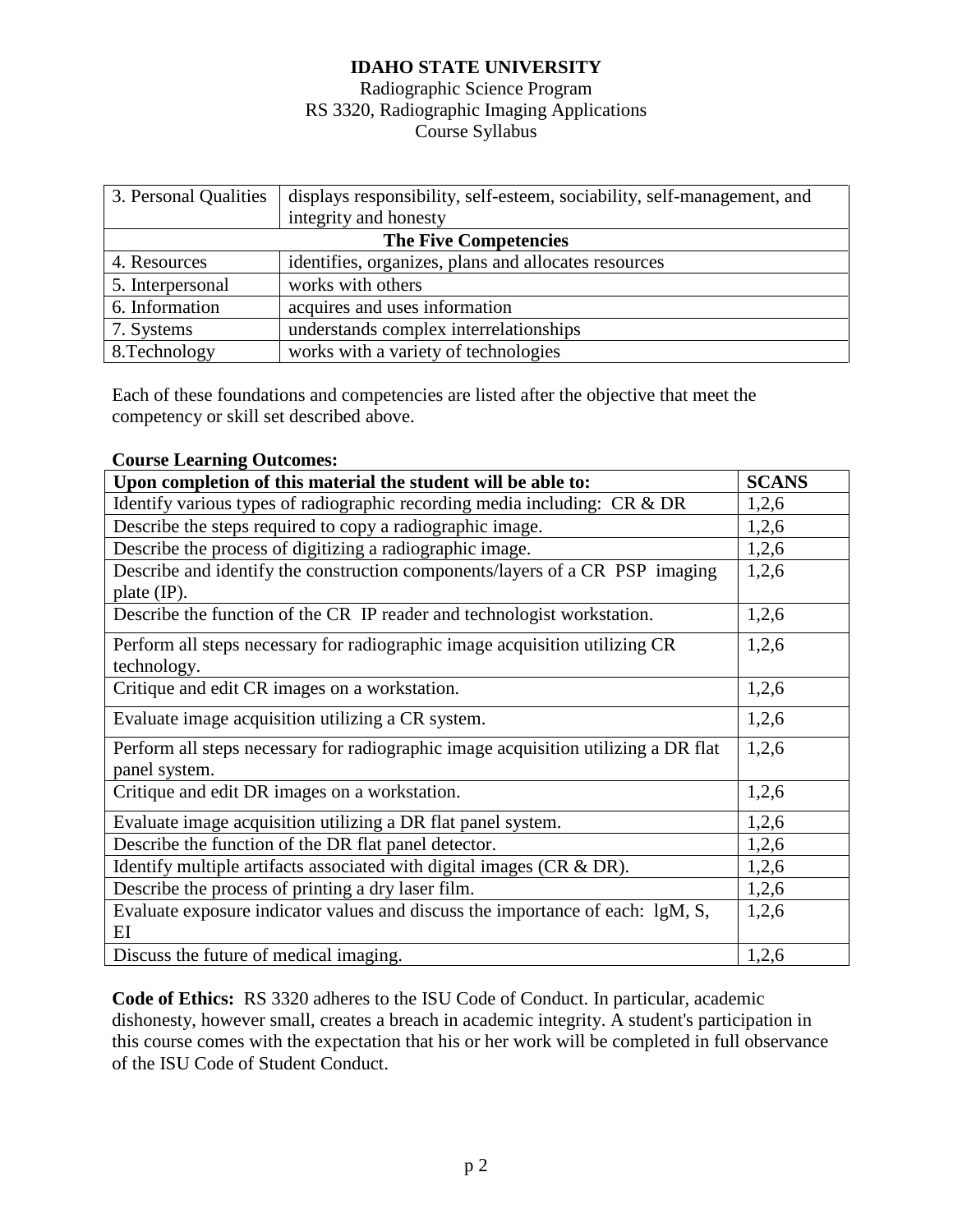Radiographic Science Program RS 3320, Radiographic Imaging Applications Course Syllabus

**Academic Dishonesty Policy:** Academic dishonesty (cheating, plagiarism, etc.) will not be tolerated in this class and may result in suspension or dismissal from this course and from the program. Cases will also be referred to the Dean of Students for possible dismissal from the university.

Cheating includes, but is not limited to, (1) use of any unauthorized assistance in taking quizzes, tests, or examinations; (2) dependence upon the aid of sources beyond those authorized by the instructor in writing papers, preparing reports, solving problems, or completing other assignments; or (3) the acquisition of tests or other academic materials belonging to the university faculty or staff without permission.

Plagiarism includes, but is not limited to, the use of, by paraphrase or direct quotation without correct recognition, the published or unpublished works of another person. The use of materials generated by agencies engaged in "selling" term papers is also plagiarism.

Many components RS 3320 are designed to be highly interactive. Students are encouraged to take full advantage of the many resources available including Internet sites, handouts and workbooks, other textbooks and journals, faculty, and peers. This interactive collegial learning environment is conducive for life-long learning.

#### **Classroom Procedure:**

1. **Attendance:** You are expected to attend class regularly. It is your responsibility to maintain a level of attendance which will allow you to derive maximum benefit from the instruction. Excessive absences (>10%) will result in a lower course grade if you are borderline between two grades. Conversely, if you have good attendance and are border line between two grades, I will award the higher grade.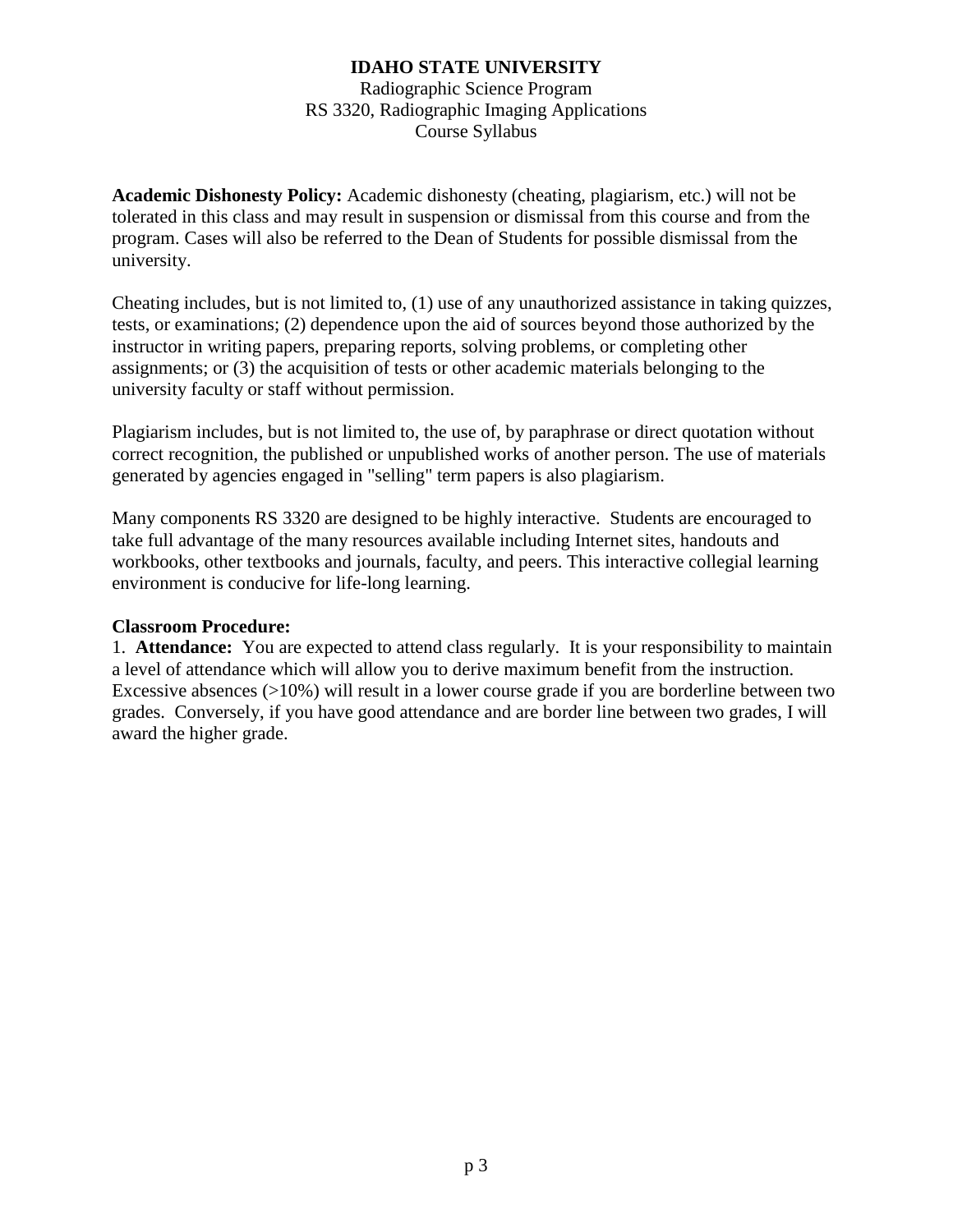## Radiographic Science Program RS 3320, Radiographic Imaging Applications Course Syllabus

### 2. **Grading Procedure:**

| <b>Assessment Method</b>    | <b>Percentage Value</b> |
|-----------------------------|-------------------------|
| $\Gamma$ Test #1            | 33.5%                   |
| Test #2                     | 33.5%                   |
| Image Processing Assignment | 33%                     |

| $+/-$ System |             |           |           |
|--------------|-------------|-----------|-----------|
| 93-100%      |             | 73-76%    | $\subset$ |
| 90-92%       | А-          | 70-72%    | $C-$      |
| 87-89%       | $_{\rm B+}$ | 67-69%    | D+        |
| 83-86%       | B           | 63-66%    |           |
| 80-82%       | B-          | 60-62%    | D-        |
| 77-79%       | $\cap_+$    | 59% Below |           |

#### **This grading Scale will be used:**

*Note: A grade of C or better is required in this course in order to receive a degree from the Department of Radiographic Science.*

The minimum requirements to earn a passing grade are successful completion of all tests (70% minimum).

3. **Image Processing Assignment:** Most Medical Imaging/Radiology Departments in hospitals and clinics only approach the ideal - all could be improved in some way. This exercise is designed to let the student evaluate their clinical site and make recommendations for improvement.

- 1. On one sheet of paper, draft the general layout of the medical imaging department. (Include special modalities, attach to assignment.)
- 2. Is this layout effective? (Specifically, does this layout work well for patient and technologist use, or is it a maze?)

3. Rate the following items as optimal, acceptable, or unacceptable (if not applicable, note as  $N/A$ ):

- a. Staffing (of all shifts)
- b. X-ray shielding (are adequate devices provided, what is utilized, and staff technologist application of shielding)
- c. Work area size (approximation of square footage)
- d. Location and number of CR computers, readers, workstations
- e. Number of x-ray rooms (how many perform x-ray, how many rooms can perform fluoroscopy, vendor for each unit i.e. GE, Philips)